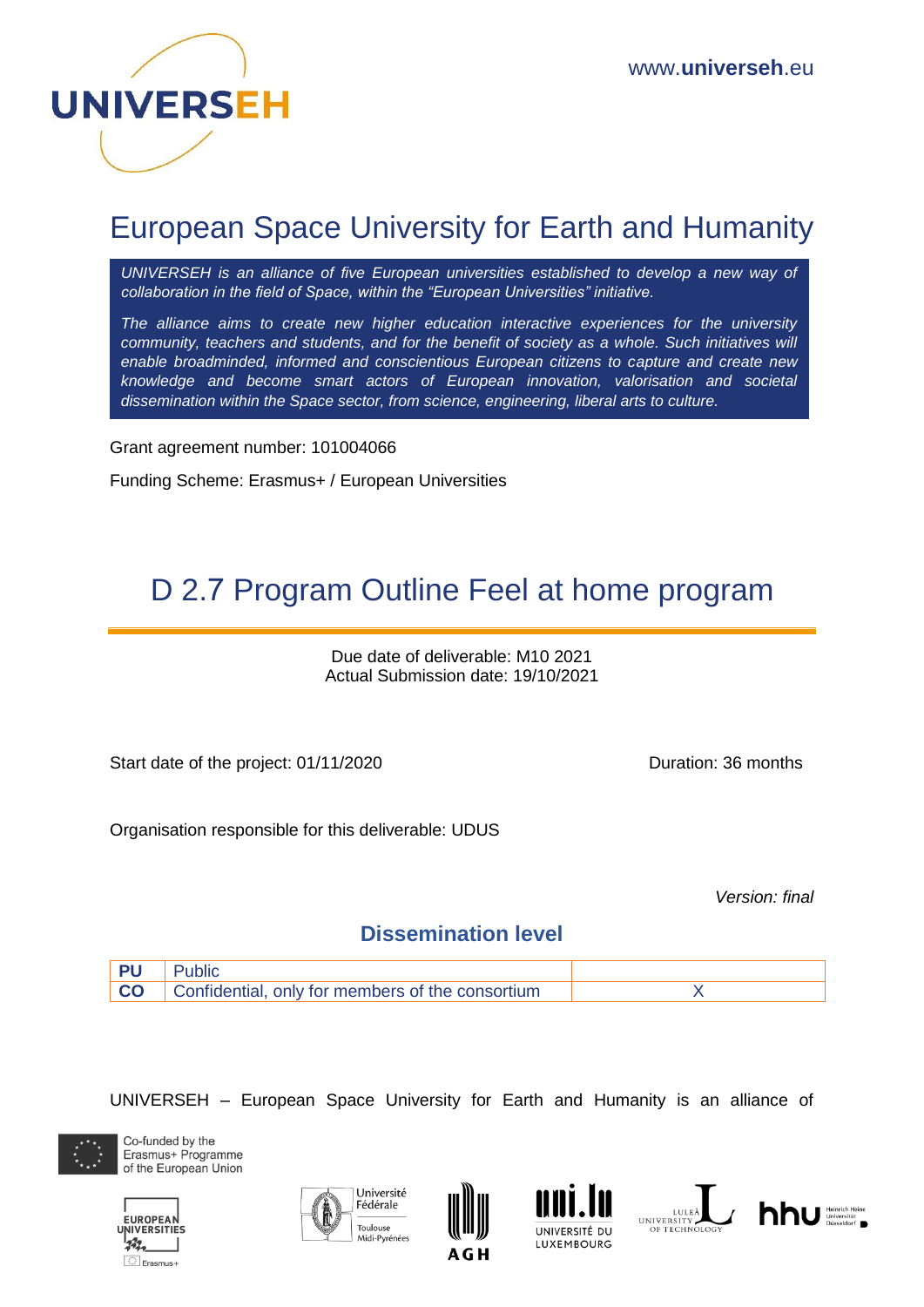

## **Document History**

<span id="page-1-0"></span>

| <b>Version</b> | <b>Date</b> | <b>Author</b>                       | <b>Partner</b>                                                                                                         | <b>Summary of main changes</b>                                                                                             |
|----------------|-------------|-------------------------------------|------------------------------------------------------------------------------------------------------------------------|----------------------------------------------------------------------------------------------------------------------------|
|                | 17/06/2021  | <b>Britta</b><br>Moormann<br>(UDUS) | AnnaCarin<br>Larsson (LTU),<br>Sylvain<br>St.Amand<br>(Uni.Lu); Pawel<br>Swierk (AGH),<br><b>Marion Demay</b><br>(UFT) | Adding different services<br>offered by the universities,<br>adjusting the name from "feel<br>at home" to "join the crew". |
| $\mathbf{2}$   | 27/08/2021  | <b>Nicole Dittrich</b><br>(UDUS)    | AnnaCarin<br>Larsson (LTU),<br>Sylvain<br>St.Amand<br>(Uni.Lu); Pawel<br>Swierk (AGH),                                 | <b>Final Version</b>                                                                                                       |
|                |             |                                     |                                                                                                                        |                                                                                                                            |

# PROGRAM OUTLINE

# **FEEL AT HOME PROGRAM**

## Table of contents

UNIVERSEH – European Space University for Earth and Humanity is an alliance of













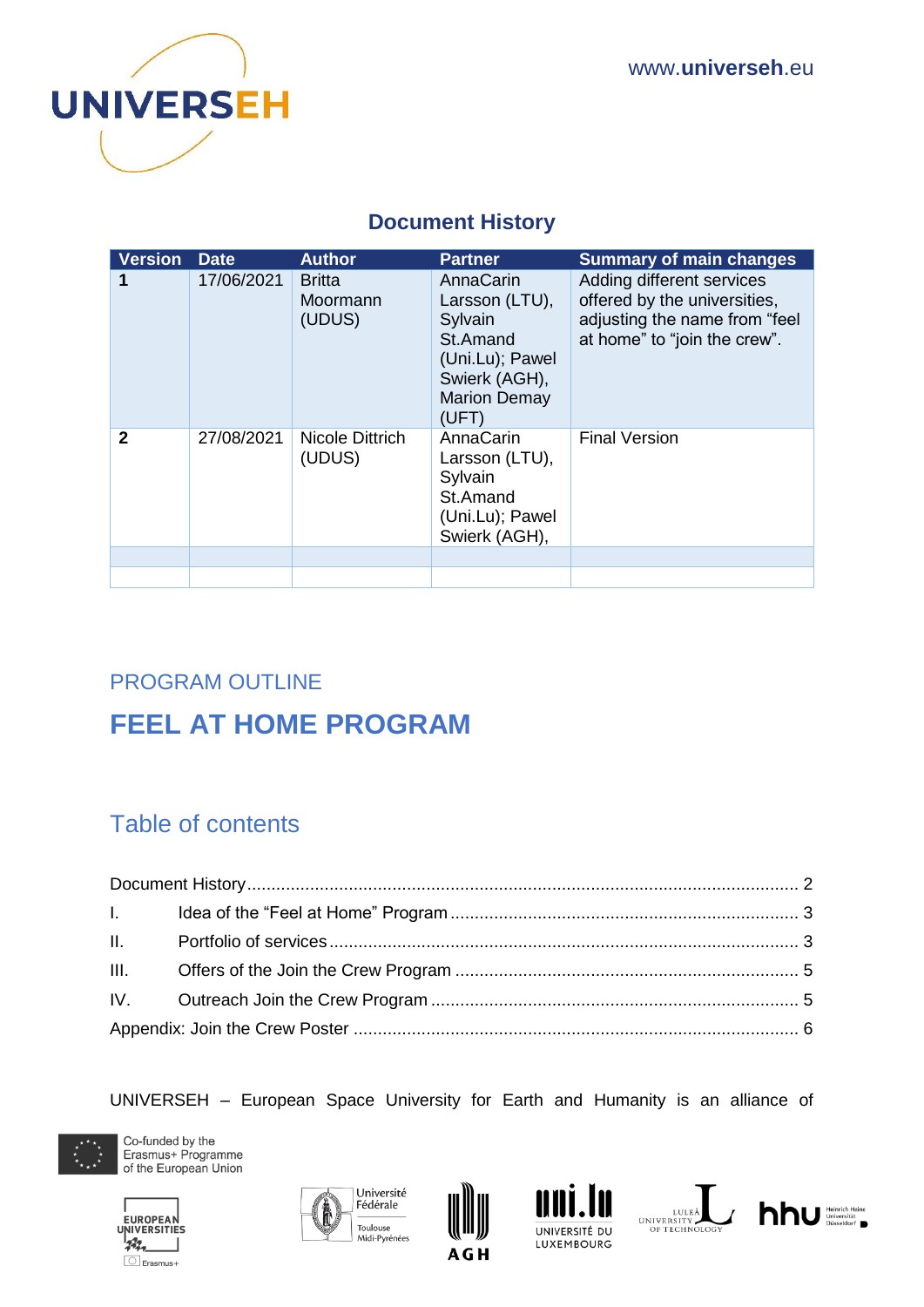

## <span id="page-2-0"></span>I. Idea of the "Feel at Home" Program

All members of UNIVERSEH have sound experiences in mobility activities and offering supporting services in order to facilitate students' participation in exchanges abroad. It is clear that addressing the needs of incoming students particularly during the first weeks of their stay abroad is crucial to a successful mobility. The first weeks abroad turn out to be the most challenging ones with rather high dropout ratios. Hence, cooperatively developing a harmonised program offering modules enabling students to feel at home at another university is essential to successful student mobility. The modules offered to incoming students address particular challenges of mobile European students, provide relevant information and contact opportunities at involved international offices or additional service bodies. At the same time, the outline supports networking activities with local student associations and clubs enabling the students to connect locally and build strong relationships. Taking into account the various forms of mobility, the creation and strengthening of a certain community sense is of utmost importance.

To build a bridge between mobility opportunities and services of UNIVERSEH, working group 2 continuously works on developing a global and harmonised offer of support services across the alliance. Concerning prospective mobile students, the goal is to advance existing support services to fit the needs of incoming intra-alliance students. In order to assure social and educational integration of future students in the short and long term, the services offered are not only harmonised but also envisioned as linked to local associations, clubs and activities, hereby building sustainable networks. The aforementioned process of harmonisation of support services promotes cohesiveness in the alliance offering future persons participating in UNIVERSEH-mobility comparable services in all locations.

All working group representatives and the Steering Committee approved the suggestion brought forward by the mobility coordinator at UDUS to dismiss the name « Feel at Home Program » and establish henceforth the name « Join the Crew Program ». This renaming of the program serves the goal of A) creating a sense of community and group belonging, B) strengthen the association with the unique space environment of UNIVERSEH and C) provide a sense of uniqueness. The working group agrees to the name Join the Crew (JTC) Program.

### <span id="page-2-1"></span>II. Portfolio of services

The efforts of the working group mobility and multilingualism resulted in the successful set-up of two outputs 1) the mobility platform « [MOPLAT](https://universeh.eu/mobility-moplat/) » and, 2) the brochure « [Universeh Space](https://universeh.eu/wp-content/uploads/2021/05/05052021-Brochure-UNIVERSEH.pdf) 

UNIVERSEH – European Space University for Earth and Humanity is an alliance of













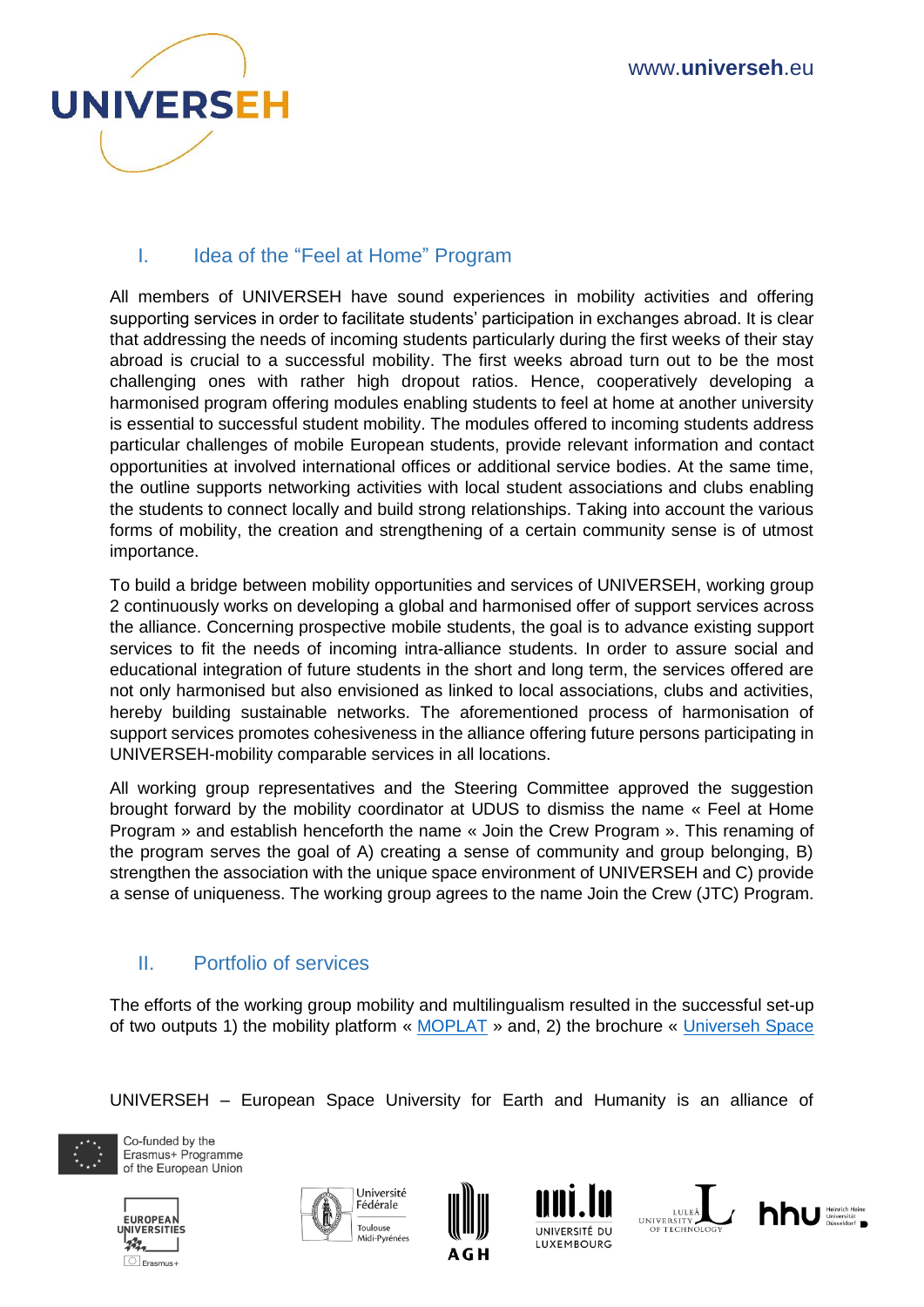

[Guide](https://universeh.eu/wp-content/uploads/2021/05/05052021-Brochure-UNIVERSEH.pdf) ». Those earlier deliverables offer an openly accessible and digitally retrievable overview of service offers and characteristics of the UNIVERSEH alliance. The information available on the mobility platform (MOPLAT) responds specifically to the needs of the different target groups of mobility (student, staff and researchers) by gathering respective service offers and contact opportunities in a coherent and clear manner (see Mobility - Moplat - [UNIVERSEH](https://universeh.eu/mobility-moplat/)  - [new space science in Europe\)](https://universeh.eu/mobility-moplat/).

The regularly updated mobility platform helps students, staff or researchers to start their journey by accessing tailor suited information diving into the new prospective environment. By picking one of the five destinations, the student can start planning the mission and receives all the necessary information before the planned mobility (« starting your mission »), related to arrival and first days at the university (« ready to take off ») and to the new city and surroundings (« exploring new universes »). All content provided in the different sections takes into account current web-optimisation requirements (SEO, responsiveness, accessibility and inclusiveness).

Taking into consideration the fact that academic calendars vary intra-alliance, two scenarios are envisioned with regards to time coordination and scheduling of activities foreseen by the JTC program. The first scenario imagines UNIVERSEH students to start simultaneously to all other students. In this case, service is offered to all incoming students cooperatively at the receiving institution. This first scenario enables future UNIVERSEH students to immediately dive into the local study environment and start building relationships with local students right away. In the second scenario, UNIVERSEH students start their academic term apart from other incoming students. In this case, specific welcome days are offered to ease the first weeks abroad and make UNIVERSEH students feel part of the crew irrespective of their location. In both cases, the priority is to make support services accessible to all future students, staff and

UNIVERSEH – European Space University for Earth and Humanity is an alliance of













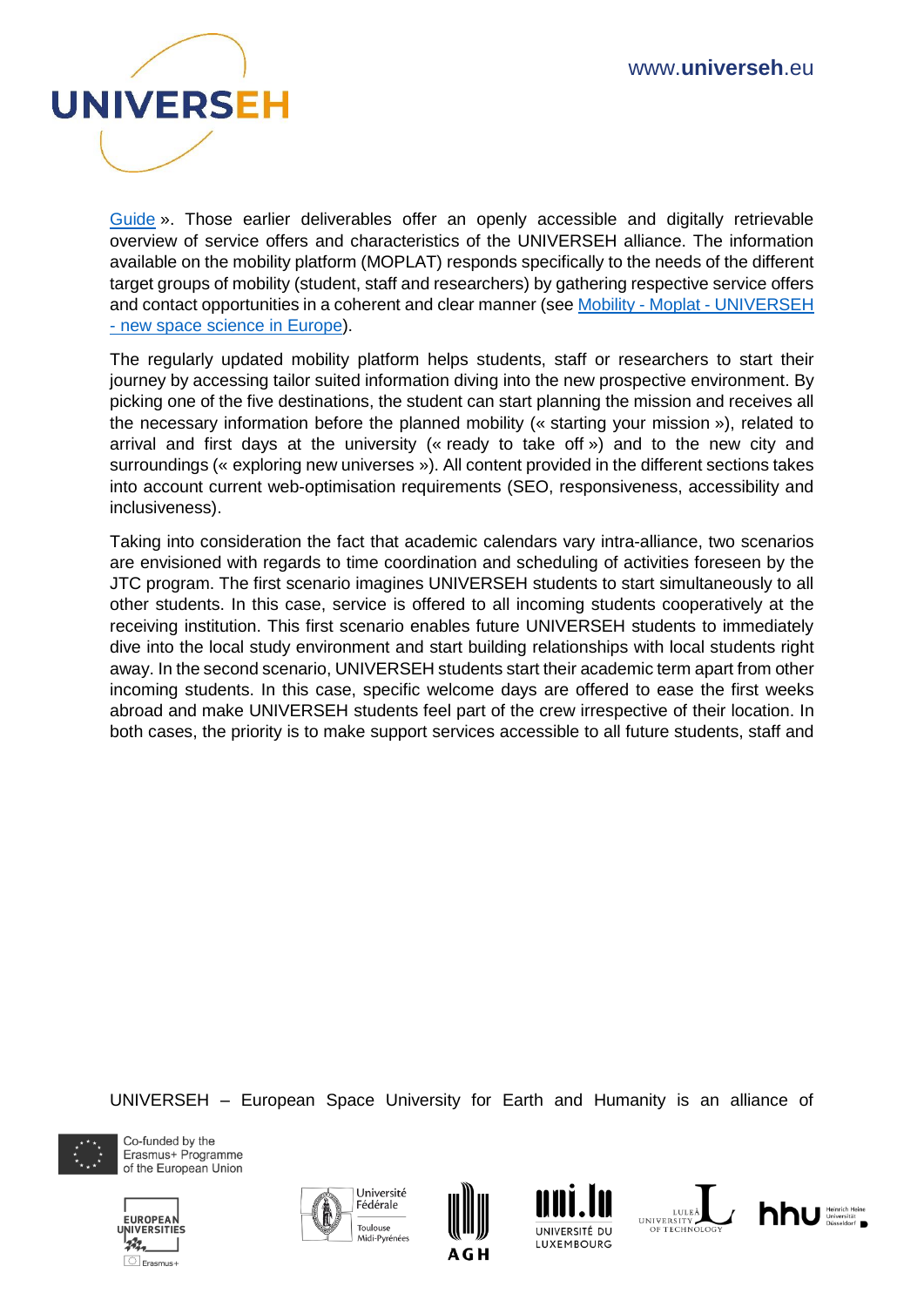

researchers participating in UNIVERSEH. Respective information is integrated into the mobility platform MOPLAT. In the near future, this might also include a timetable of academic activity.

### <span id="page-4-0"></span>III. Offers of the Join the Crew Program

As aforementioned, similar offers within the alliance exist and will be used as blueprint for the JTC Programm. This includes the following activities among others:

- Welcome week at the beginning of the semester
- Welcome package with local goodies and guidance brochure
- Advice, guidance and psychological support by student service
- Student tandem/buddy matching and activities
- Language cafés to improve linguistic skillset
- Activities by local student associations throughout the mobility term
- Academic orientation and workshops at faculty level
- Support in finding accommodation
- Support in qualification processes
- Specific support offers for students with specific needs or limited mobility

The outlined activities are the core of the tailor-suited JTC program and have been developed cooperatively by all UNIVERSEH-partners to assure coherence and a common understanding of the service portfolio. As the aim is to respond to the needs of the students, it is emphasised, that regular revision and evaluation of the JTC is essential to assuring the quality and success of the activities.

### <span id="page-4-1"></span>IV. Outreach Join the Crew Program

To promote the program and attract the interest of the specific target group, a provisional draft presenting the opportunities and benefits from joining the JTC program has been developed by the mobility coordinator from UDUS. This draft functions as template open for editing and adjustments once the timeline of activities is defined more clearly and concrete contact persons have been defined.

UNIVERSEH – European Space University for Earth and Humanity is an alliance of